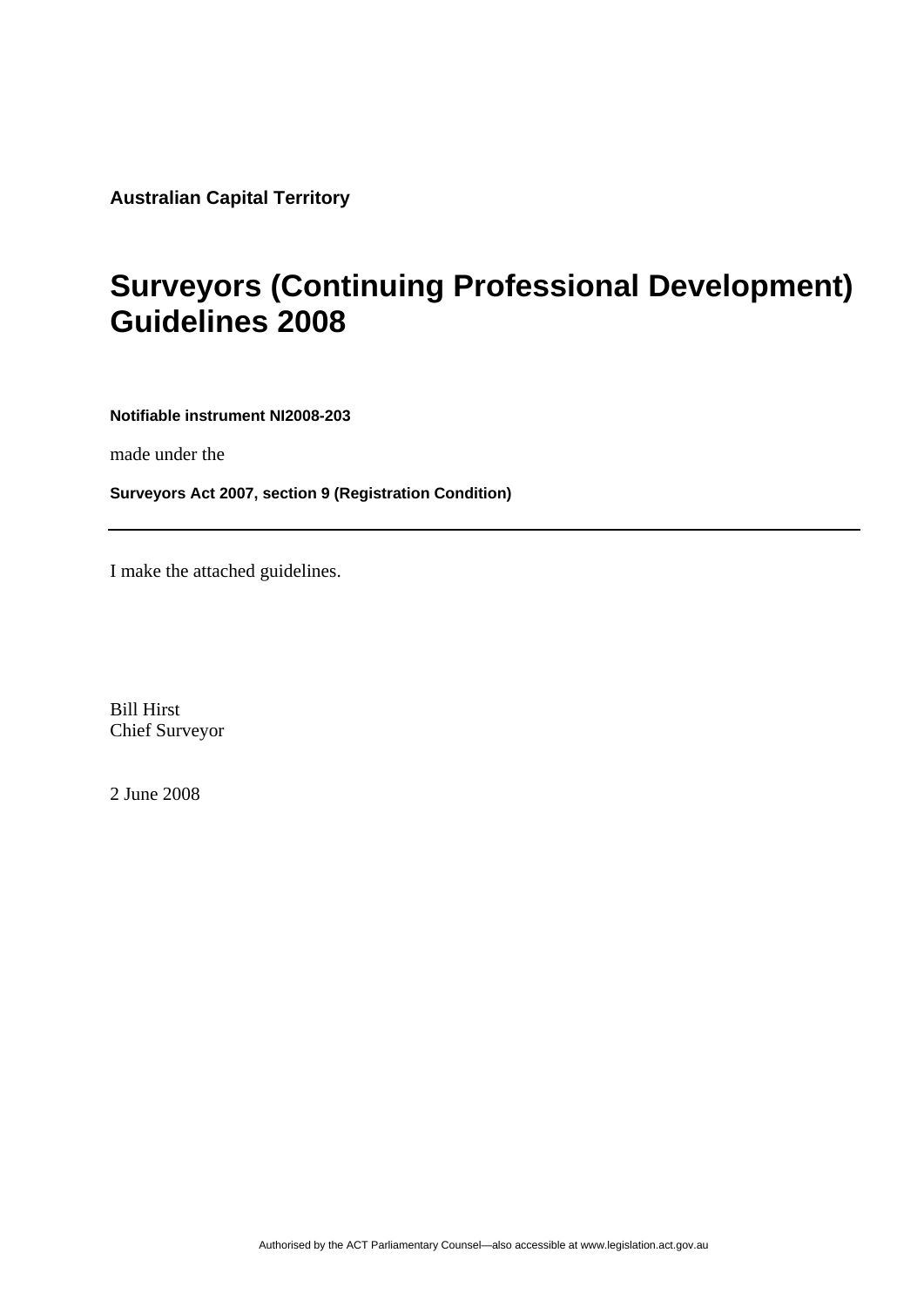

**Guideline Number 6** 

# **CHIEF SURVEYOR'S GUIDELINES**

## **CONTINUING PROFESSIONAL DEVELOPMENT FOR REGISTERED SURVEYORS**

Made in accordance with the *Surveyors Act 2007 (ACT)* Section 9 (2)

Endorsed by the Survey Practice Advisory Committee - 30 April 2008

Edition 1 April 2008

Authorised by the ACT Parliamentary Counsel—also accessible at www.legislation.act.gov.au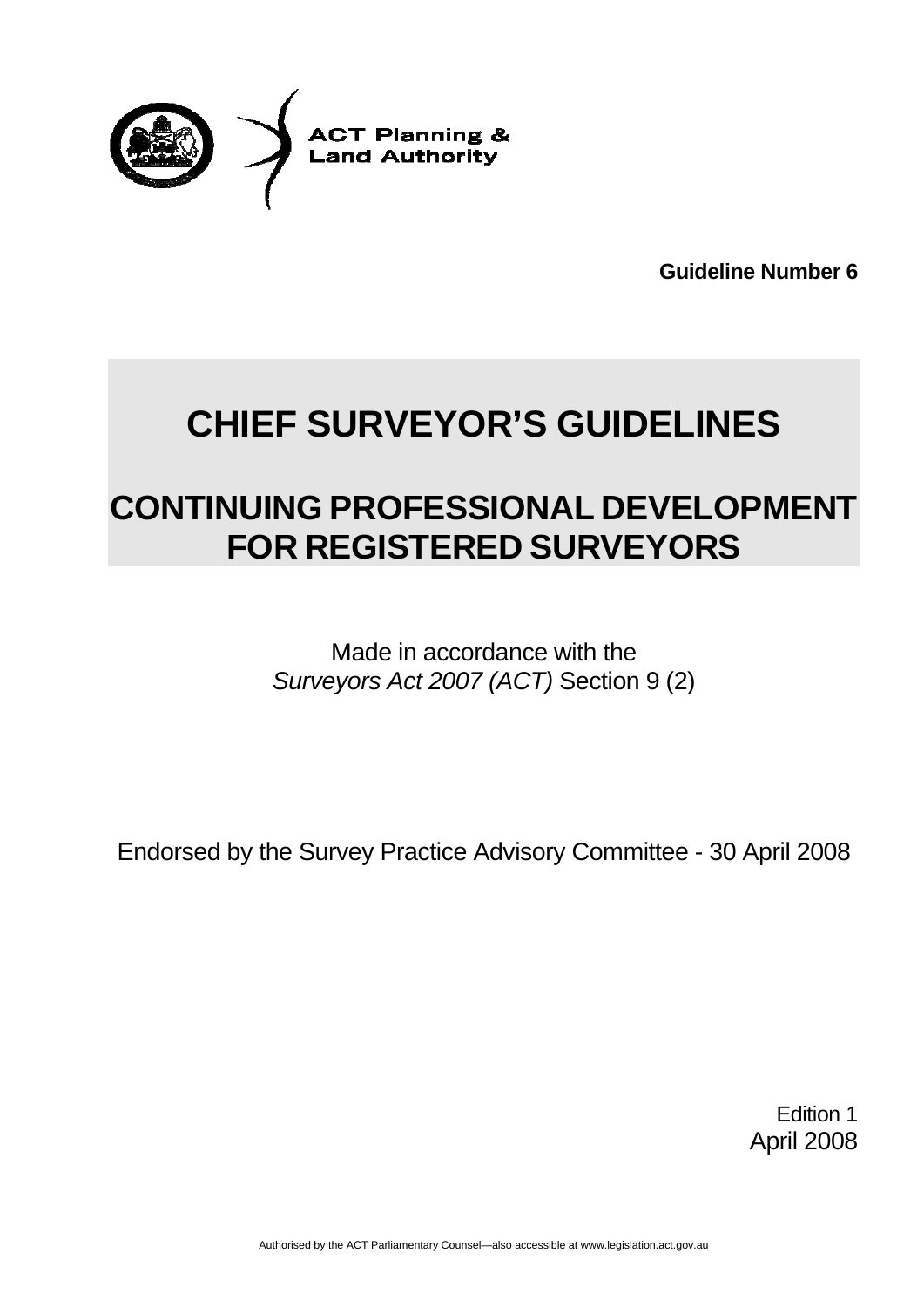<span id="page-2-0"></span>

| 1                |     | <b>Table of Contents</b>                                                              |
|------------------|-----|---------------------------------------------------------------------------------------|
| 1                |     |                                                                                       |
| $\mathbf{2}$     |     |                                                                                       |
| 3                |     |                                                                                       |
| 4                |     |                                                                                       |
| 5                |     |                                                                                       |
|                  | 5.1 |                                                                                       |
|                  | 5.2 |                                                                                       |
|                  |     |                                                                                       |
|                  |     |                                                                                       |
|                  |     |                                                                                       |
|                  |     |                                                                                       |
|                  |     |                                                                                       |
|                  |     | Research and Writing of Technical Publications and Presentation of Technical Paper: 7 |
| 6                |     |                                                                                       |
|                  | 6.1 |                                                                                       |
|                  | 6.2 |                                                                                       |
|                  | 6.3 |                                                                                       |
| $\overline{7}$   |     |                                                                                       |
| 8                |     |                                                                                       |
| $\boldsymbol{9}$ |     |                                                                                       |
|                  | 10  |                                                                                       |
| 11               |     |                                                                                       |
|                  | 12  |                                                                                       |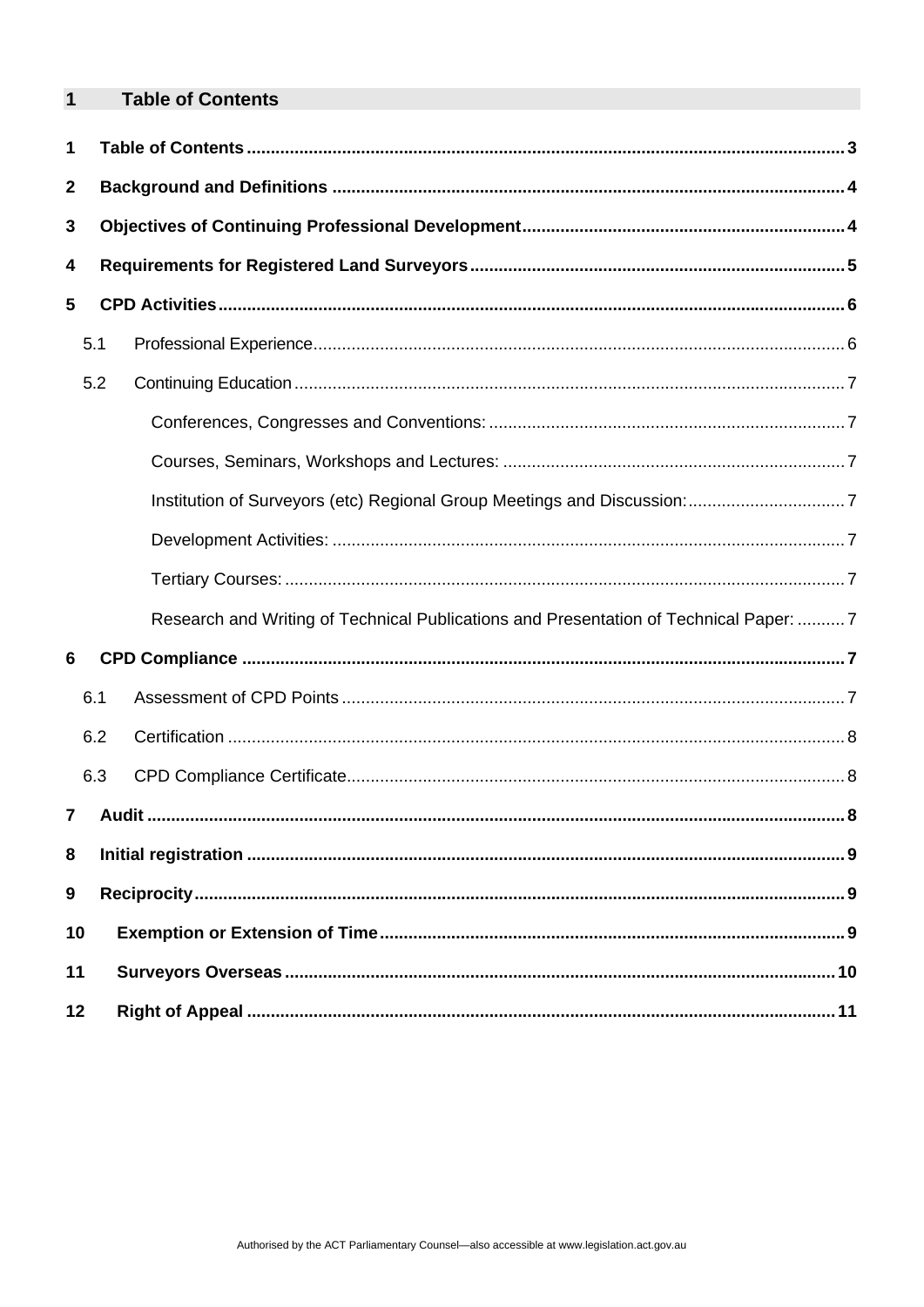### **CONTINUING PROFESSIONAL DEVELOPMENT**

<span id="page-3-0"></span>*Note: These guidelines have been based upon the NSW Board of Surveying and Spatial Information (BOSSI) 'Continuing Professional Development Determinations' (the Determinations). It is a condition of registration as a surveyor within the ACT to undertake continual professional development in accordance with these directions. For surveyors with joint ACT / NSW registration, compliance with the Determinations is considered to be compliance with these guidelines.* 

#### **2 Background and Definitions**

'Continuing Professional Development' ("CPD") has been defined as *"the process by which a professional surveyor maintains and develops the ongoing quality and relevance of his/her professional practice."*

To enable CPD to be consistently and fairly administered and to assist surveyors to comply with the CPD Guidelines the Chief Surveyor, in consultation with the Survey Practice Advisory Committee (SPAC) has prepared this document for distribution to all surveyors registered in the Australian Capital Territory.

Under Section 9 (1) of the Surveyors Act 2007 (ACT), it is a condition of a surveyor's registration that the surveyor undertakes continuing professional development in accordance with guidelines. These guidelines have been established under Section 9(2) for that purpose.

Recognising the fact that the majority of surveyors registered in the ACT are also registered in NSW, these guidelines have been developed to be compatible with the CPD requirements of the NSW Board of Surveying and Spatial Information (the Board) to the extent possible.

#### **Surveyors with joint ACT/NSW registration, compliance and acceptance with the Board's CPD Determination will be considered to be compliance with these guidelines**.

In this document:

The Act means the Surveyors Act 2007 (ACT)

the Board means the NSW Board of Surveying and Spatial Information.

The Chief Surveyor means the ACT Chief Surveyor as defined by the Surveyors Act 2007 (ACT)

Jointly registered surveyors means surveyors who are registered with both the Chief Surveyor and the Board.

ACT only registered surveyors means surveyors registered with the Chief Surveyor however not registered with the Board. ACT only registered surveyors may have registration in another jurisdiction (other than NSW) however they will be considered to have only ACT registration for the purposes of CPD requirements and compliance.

#### **3 Objectives of Continuing Professional Development**

Through the implementation and maintenance of a Continuing Professional Development requirement, the ACT Chief Surveyor, in consultation with the Board, has set a number of objectives for registered surveyors:

- To maintain professional service in surveying at the peak level of competence;
- To encourage the sharing of ideas amongst surveyors in common fora;
- To improve the quality of surveying services to the community;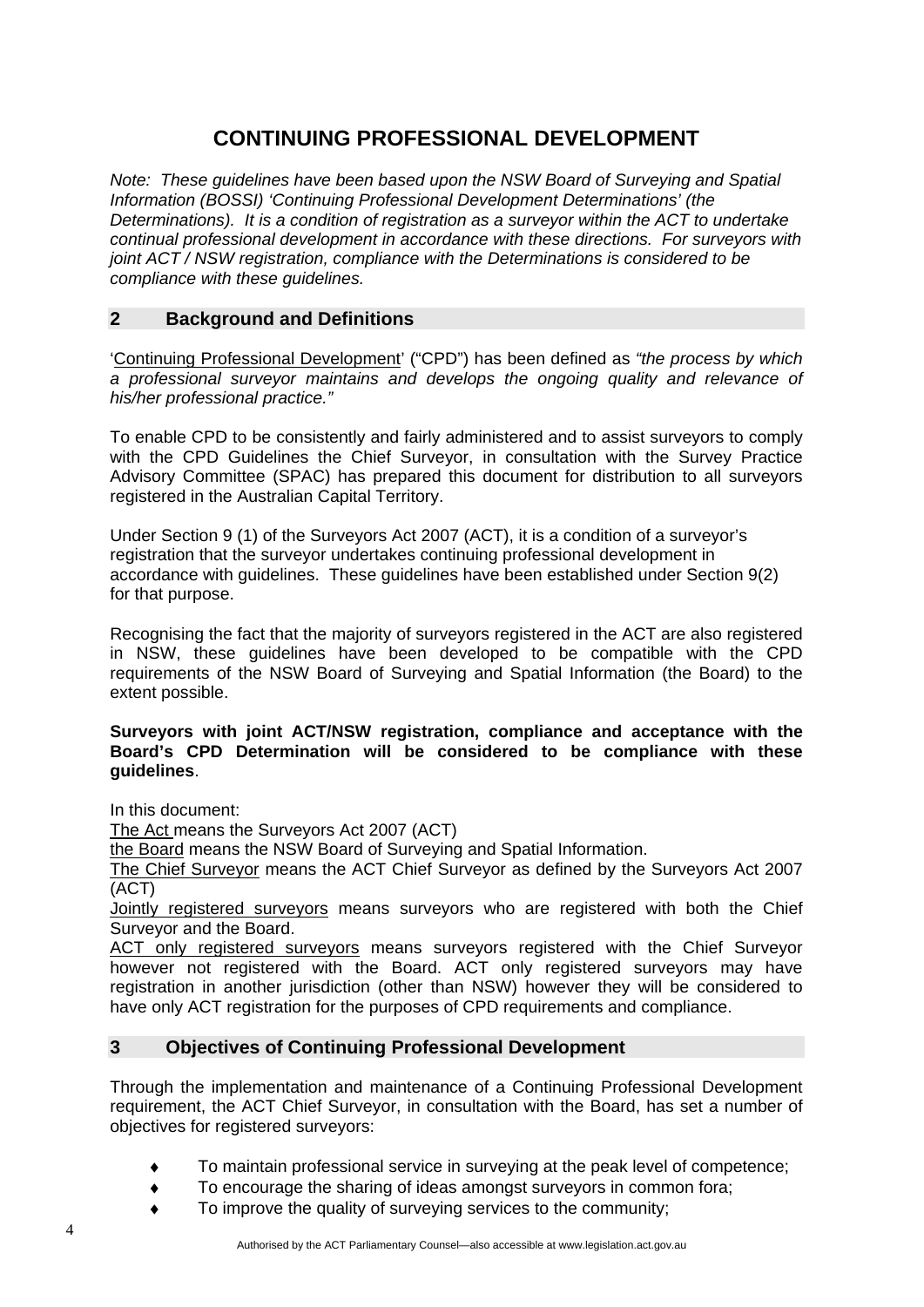- <span id="page-4-0"></span>To extend an individual's professional knowledge;
- To preserve and enhance the high standard of professional performance by surveyors throughout their career;
- To increase individual surveyor's capabilities as a contribution to national development;
- To encourage relevant Continuing Professional Development activities by employers of professional surveyors as part of their employees' normal duties.

#### **4 Requirements for Registered Land Surveyors**

The Chief Surveyor requires surveyors applying for renewal of annual registration to certify that they have met the continuing professional development (CPD) requirements set by these guidelines for the period prior to renewal. This CPD period is aligned to the financial year, extending from 1 July in one year to 30 June in the following year.

Proof of compliance with these guidelines is demonstrated through the surveyor's attainment of CPD 'points'. As a rule, one CPD point is awarded for each hour in attendance at any recognised and assessed CPD activity as detailed in Section 5. This may take the form of a lecture, seminar, workshop, conference or demonstration. Points may also be awarded for the research, preparation and initial presentation of papers at such activities and/or for the publication of technical papers, in accordance with these guidelines.

The Chief Surveyor's requirements for compliance with the Continuing Professional Development Determination are:

- 1. a minimum of 15 points per annum without provision for carry over of surplus points into the following year.
- 2. for registered land surveyors, at least 3 NSW / ACT specific cadastral points to be included in this minimum of 15 points. Note that ACT and NSW cadastral points are considered to be equivalent for CPD requirements.
- 3. The remainder of the 15 points are in 'Survey Practice'.

'Survey Practice' includes survey matters related to:

- Technology Use related to Surveying
- Infrastructure and Engineering
- Environment and Planning
- Building Development
- Subdivision Development
- Project Management
- Professional Practice Management
- Mine surveying, Planning and Development
- Risk Management

Any excess cadastral points can be counted as 'Survey Practice' points in the total of 15 points (minimum) gained during the CPD period.

For the purpose of CPD assessment, 'cadastral' has been defined as "anything to do with the determination and delimitation of rights and interests of parties in real property".

For the purpose of CPD assessment, 'Risk Management' includes but is not necessarily restricted to areas such as Risk Averse Procedures and Practices, Occupational Health & Safety, Quality Assurance and Professional Liability.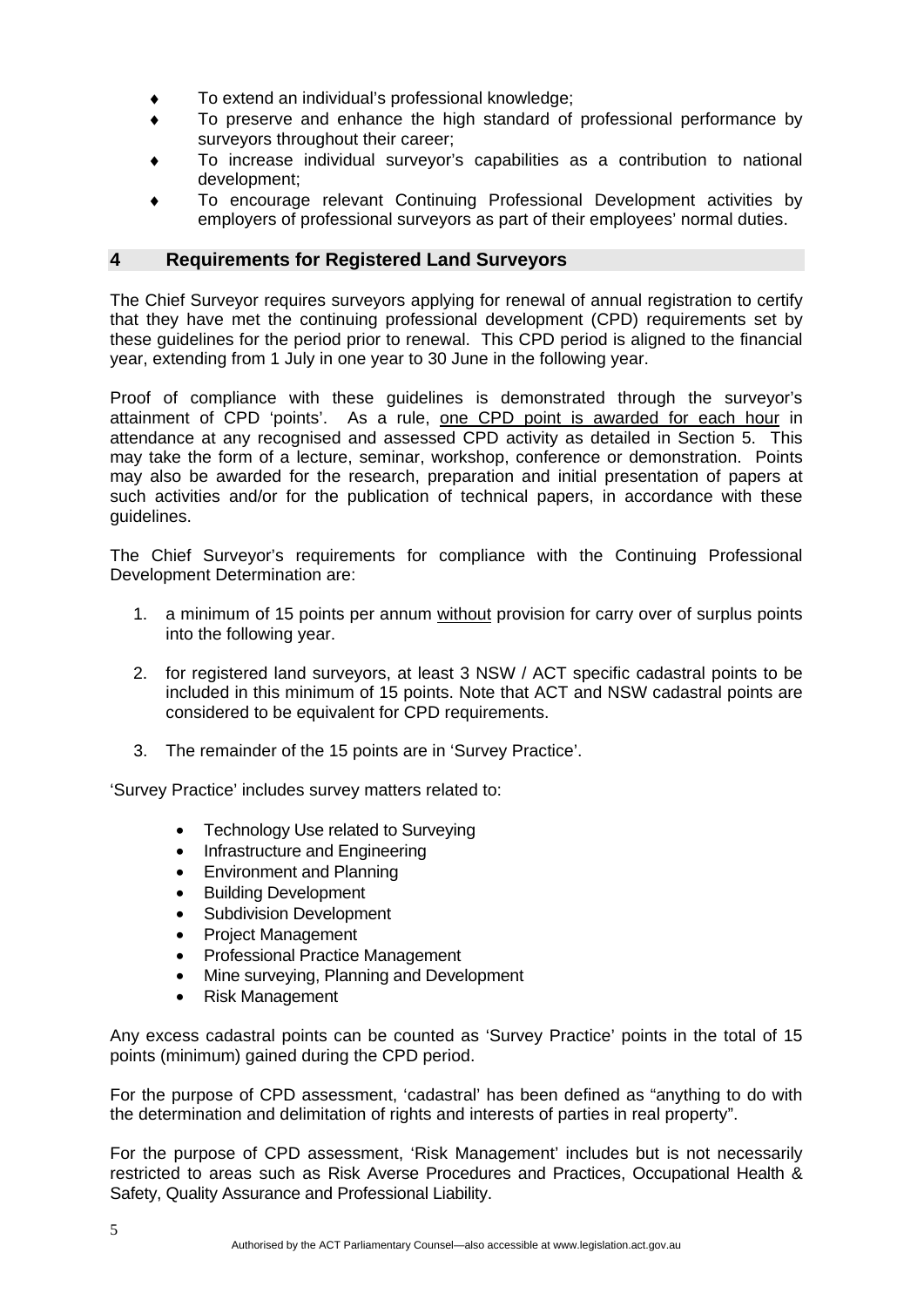<span id="page-5-0"></span>It is strongly emphasised that each CPD twelve month period ends on June 30 and the required points should have been achieved by this date.

#### **5 CPD Activities**

Any CPD undertaking should seek to complement and update existing knowledge, enhance skills or prepare a surveyor for additional responsibilities or tasks. Courses and activities must be relevant to the surveyor's immediate or long-term needs, in relation to the practice of surveying.

A surveyor's CPD should relate to the theory and general practice of surveying in its broadest sense. However, content could also include education for, and acquisition of, other skills and related professional practices including business management, environmental management, and professional responsibilities.

Evidence of CPD must be made available to the Chief Surveyor for the assessment of compliance with these guidelines.

#### **5.1 Professional Experience**

Acceptable CPD activities include but are not restricted to:

- Being a personal member of a professional organisation which issues a professional journal, accruing 1 CPD point per organisation to a maximum of 2 'Survey Practice' CPD points per CPD period;
- Attendance, to a *total* maximum allowable points for *all* service on *all* Committees and Sub-Committees of 6 CPD points per CPD period:
	- $\triangleright$  at a professional surveying organisation's meetings (for example, the Executive Committee of the Canberra Division of the Institution of Surveyors);
	- $\triangleright$  at a professional surveying organisation's sub-committee meetings;
	- ¾ at technical committee meetings of Local Government or State Government instrumentalities;
- Supervising Surveyor activities for enrolled, financial, candidates to a maximum of 1 cadastral and 2 'Survey Practice' points per CPD period;
- Unsupervised structured self-education. Prior to undertaking these activities, a surveyor must submit the proposed program and intended learning outcomes to the Chief Surveyor for assessment of CPD points.

It is emphasized that undocumented self assessed points are not acceptable. Suitable supporting evidence must be available to assist the Chief Surveyor in evaluating the claim if it is subject to audit. Failure to provide sufficient detail introduces an undesirable delay as it invariably involves the Chief Surveyor requesting the surveyor to substantiate the claim. Inability to satisfactorily support any claim will lead to its rejection.

Activities which do not warrant the allocation of CPD points include but are not restricted to:

- Unstructured conversations with other surveyors or professionals;
- General meetings with clients, lawyers, government officers, instrument companies or similar;
- Unstructured learning of instrument operations;
- Attending and contributing to community service organisation meetings or local government association (local Council) meetings;
- Marking out a sports oval or similar setting out work for charitable organisations;
- Ad hoc training of fieldhands and assistants.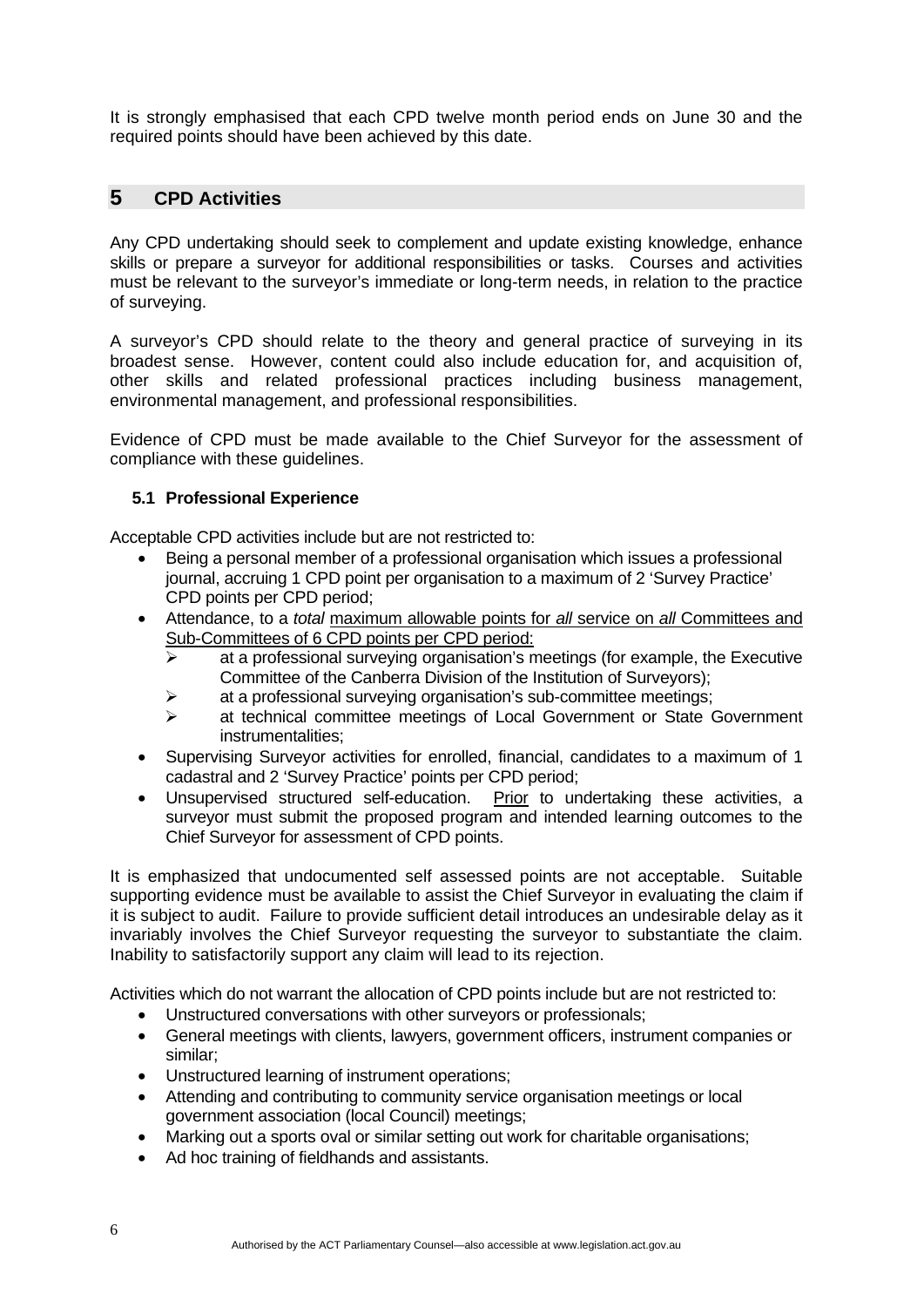#### <span id="page-6-0"></span>**5.2 Continuing Education**

CPD points may also be gained through attendance at CPD events. All such CPD events, activities and courses must be of significant technical, intellectual and practical content and should deal primarily with matters directly relating to the practice of surveying. Presenters of any course must have the appropriate practical experience or academic qualifications in the course subject. Acceptable CPD points may be gained through the following categories:

- *Conferences, Congresses and Conventions:*  These include conferences, congresses or conventions run by professional bodies and which provide subjects of interest and education for surveyors.
- *Courses, Seminars, Workshops and Lectures:*  Similarly, these can include those provided by a wide range of organisations

including educational bodies, government departments, and private providers.

- *Institution of Surveyors (etc) Regional Group Meetings and Discussion:*  Institution Group meetings should provide a regular opportunity for regional members to gain CPD points. Attendance at these functions is highly recommended.
- *Development Activities:*

It is recommended that a surveyor submit the proposed program to an organisation ratified by the Board for assessment of CPD points prior to undertaking the activity. Supporting information must outline the content, duration and proposed learning outcomes of the program. Surveyors must ensure they receive a record of attendance as proof of completion of the activity. Such activities include:

• *Structured in-house learning.* 

This type of CPD activity is presented by in-house experts and is common in larger enterprises. It may also be a joint activity conducted by a number of smaller enterprises.

• *Structured learning - external provider.* 

These would be similar to structured in-house learning except the provider is external to the enterprise.

• *Tertiary Courses:* 

These are specific education courses delivered by accredited adult vocational, Registered Training Organisation, technical colleges or university institutions.

• *Research and Writing of Technical Publications and Presentation of Technical Paper:* 

This would include preparation of papers published in seminar papers or professional journals.

#### **6 CPD Compliance**

#### **6.1 Assessment of CPD Points**

**Surveyors with joint ACT/NSW registration will be assessed and potentially audited by the Board in accordance with Section 6.1 of the Board CPD Determination.**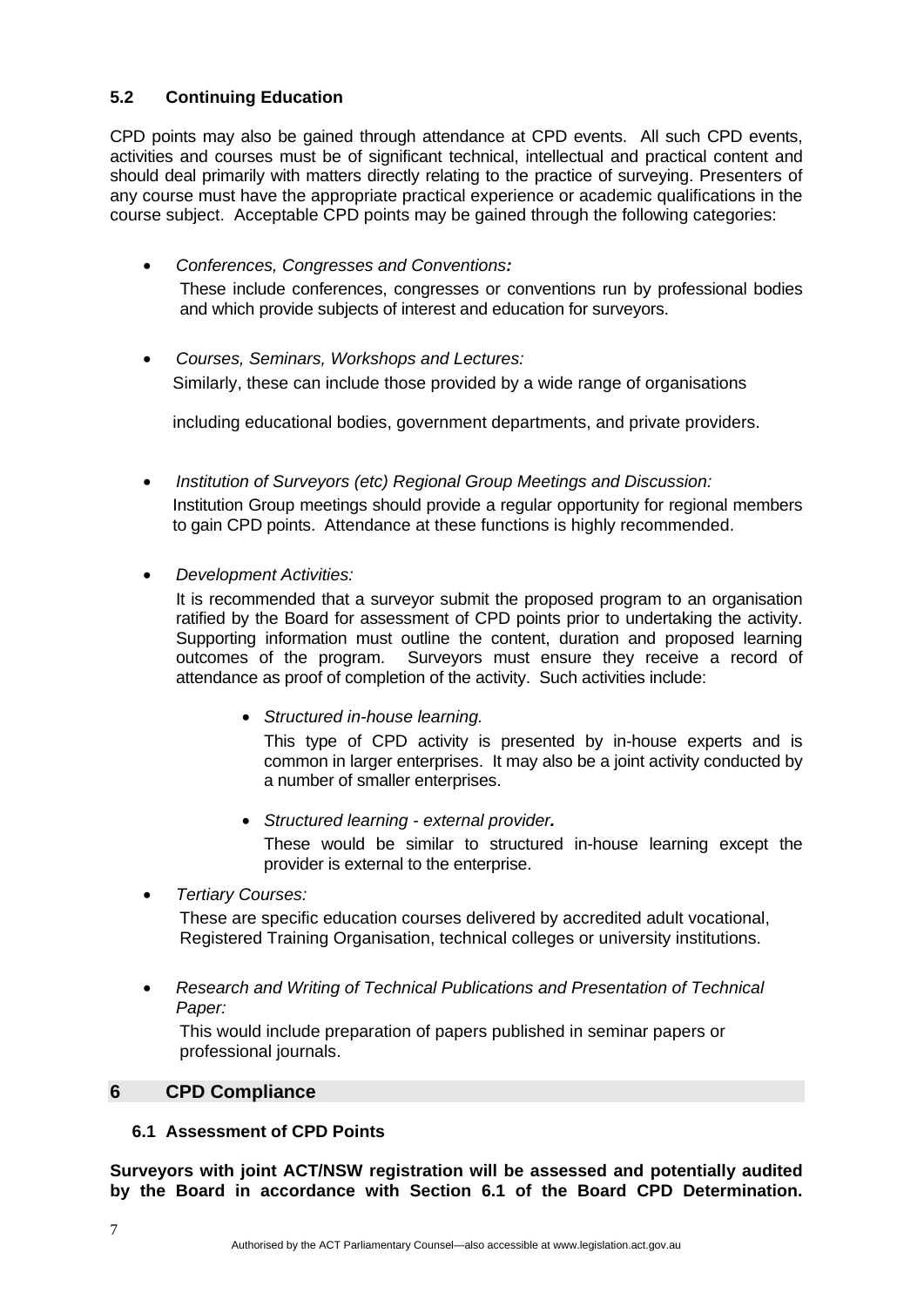#### <span id="page-7-0"></span>**Surveyors registered within ACT but not NSW will be assessed and audited by the Chief Surveyor as detailed below.**

Subject to their formal ratification by the Board, organisations may:

- assign CPD points to their own activities;
- assess any activities of other organisations, except other ratified organisations, and assign CPD points accordingly;
- at their discretion, assess any other activities of a surveyor, whether a member or a non-member, and assign CPD points accordingly.

*Note: to ensure consistency between the ACT and NSW, only the Board can formally ratify organisations as described above.* 

An organisation ratified by the Board for the assessment of activities and the assignment of CPD points shall not assess the activities of another organisation ratified by the Board but shall accept the assessment made by that other organisation of its own activities.

In the event of a dispute in the assignment of CPD points between organisations ratified by the Board, the Board (for jointly registered surveyors) or the Chief Surveyor (for ACT only registered surveyors) shall be the final arbiter.

#### **6.2 Certification**

Surveyors are required to certify, as part of their registration renewal, that they comply with these guidelines for renewal of registration. The surveyor's certification shall certify that the required number of CPD points, in the required categories, has been obtained during the relevant CPD period.

#### **6.3 CPD Compliance Certificate**

Organisations ratified by the Board from time to time may issue Certificates of CPD Compliance to surveyors who meet CPD compliance requirements. The Chief Surveyor will accept this Certificate as sufficient and absolute proof of a surveyor's compliance with CPD requirements within the specified period.

#### **7 Audit**

#### **Surveyors with joint ACT/NSW registration will be audited by the NSW Board in accordance with Section 7 of the Board's CPD Determination. Surveyors registered within ACT but not NSW will be audited by the Chief Surveyor as follows.**

The Chief Surveyor shall audit approximately 20% of surveyors each year. The Chief Surveyor funds this audit. Although this audit is nominally of a random nature, the Chief Surveyor reserves the right to audit members of the surveying profession to the extent where the Chief Surveyor is satisfied that the objectives of these guidelines and the requirements of Territory legislation have been met.

*Audit notices will be sent to the selected surveyors prior to the end of an audit year. As the audit is a proof of CPD compliance, the results of the audit for each surveyor shall be recorded in the register.* 

Surveyors selected for audit are required to provide documentary evidence to support that they have met the Chief Surveyor's CPD requirements. An example of documentary evidence would be a CPD certificate issued by an organisation ratified by the Board. Surveyors who fail to demonstrate compliance with these guidelines shall be subject to disciplinary action under Division 3.3 of the Surveyors Act 2007 (ACT) Chief Surveyor.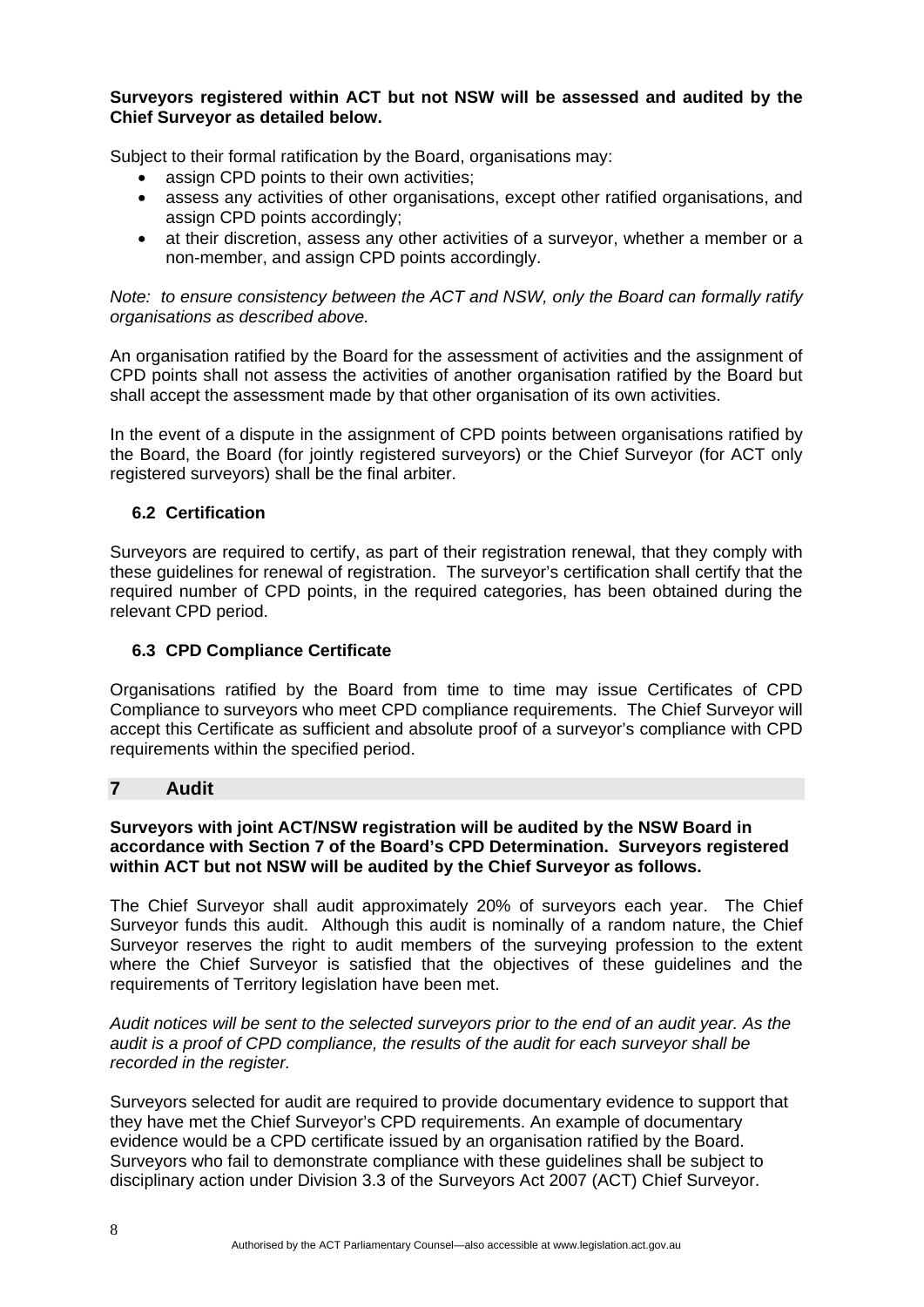<span id="page-8-0"></span>*The Audit Record of a surveyor will be considered before re-enrolment each year and if it is unsatisfactory special conditions may be imposed. These conditions may include attendance at selected CPD activities, an interview, or an examination.* 

Restoration of ACT registration involves those surveyors who were previously registered but have been removed from the register either through personal choice or by the Chief Surveyor (for example, non payment of fees, disciplinary action or non compliance with the CPD requirements).

*The CPD requirements for a surveyor who has enrolled part way through a CPD year will be as follows:* 

*If there is 9 months or more to run Full CPD points.* 

 *6 to 9 months to run 9 points including the three specialist points 3 to 6 months to run 6 points including the three specialist points 3 months or less to run three specialist points.* 

*If there are six months or less to run, any shortage of CPD in the year of enrolment can be acquired as additional points in the following year.* 

#### **8 Initial registration**

The initial New South Wales registration process recognised by the Board, which includes the successful completion of a Professional Training Agreement or the Board's examinations, is construed to satisfy the Board's CPD requirements for that particular CPD period. This means that surveyors achieving initial registration by these methods during a particular CPD period are exempt from the CPD requirements of NSW and the ACT for the remainder of that period.

#### **9 Reciprocity**

The ACT Chief Surveyor is committed to the maintenance of reciprocity between the various jurisdictions in Australia. If an accredited surveyor from another jurisdiction applies to practise in the ACT the Chief Surveyor will register that person in accordance with the provisions of the Mutual Recognition Act, 1993 (Commonwealth) irrespective of any deficiency in CPD points held at that time.

However, the Chief Surveyor shall require all CPD requirements to be satisfied upon renewal of registration. If the reciprocal registration becomes effective so late in the current CPD period that insufficient time is available to accumulate the required points, the surveyor must apply to the Chief Surveyor for an extension of time so that the necessary points may be gained. The application procedure for an extension of time is contained in the next Section of this Determination. In any case the registration process must be completed before 31 August.

#### **10 Exemption or Extension of Time**

**Surveyors with joint ACT/NSW registration can appeal to the NSW Board for an exemption or extension of time in accordance with Section 10 of the Board's CPD Determination. Surveyors registered within ACT but not NSW can appeal to the Chief Surveyor for an exemption or extension of time as detailed below:** 

Occasionally individual surveyors may indicate to the Chief Surveyor that they are unable to satisfy the CPD requirements within the specified period. The Chief Surveyor will consider any genuine extenuating circumstances on its merits, especially where a surveyor has experienced justifiable and genuine hardship. The Chief Surveyor, at his discretion, may grant a specific extension of time to enable the required points to be gained before the time for registration renewal expires (that is, by 31 August).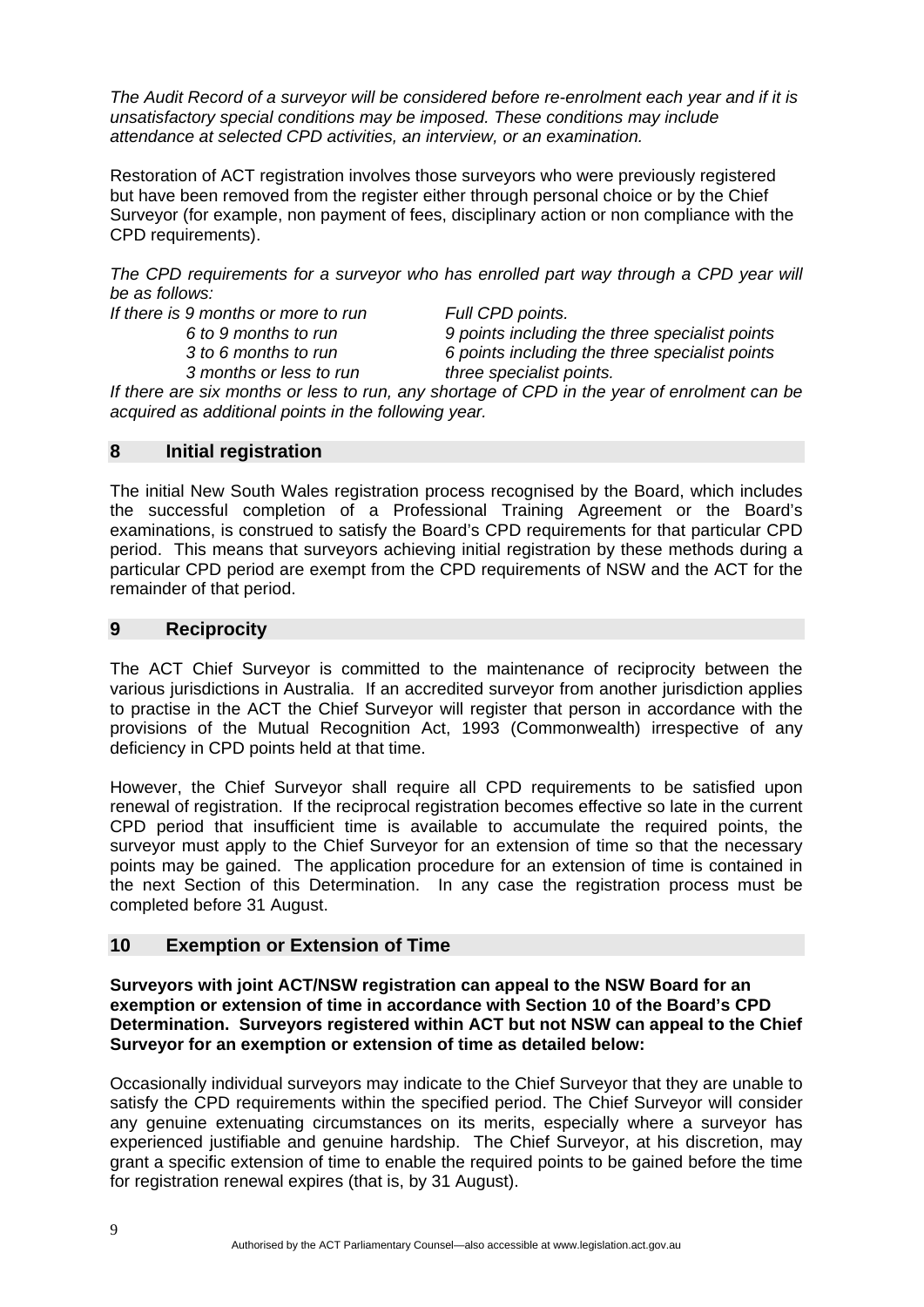<span id="page-9-0"></span>The Chief Surveyor may exempt a surveyor from compliance with all or part of the annual CPD requirements on any compelling grounds that may be considered just. Any such exemption would apply only for the current period and conditions may be imposed. For example, a surveyor may have a temporary exemption from compliance with CPD requirements for registration on the basis of absence from practice while on extended parenting leave. Applications for exemption must be submitted to the Chief Surveyor for approval. CPD points may be required, after the expiry of the exemption period, at the Chief Surveyor's discretion and an extension of time may be allowed to enable the surveyor to achieve the required CPD points.

However, some applications for exemption, commonly based on pressure of business or geographical location, appear to demonstrate a lack of commitment to both CPD principles and the standards expected of professional surveyors in the modern commercial and competitive environment. These applications are not viewed sympathetically.

Applications for exemption from full or part compliance with the CPD requirements within the relevant period, or requests for an extension of time, must be received by the ACT Chief Surveyor no later than 31 July. Applications must be in writing and accompanied by any supporting material that will enable the Chief Surveyor to make an informed decision. Subject to the right of appeal detailed in Section 12 of this Determination, a surveyor whose application for either exemption or an extension of time is rejected by the Chief Surveyor and who has not achieved the required number of CPD points will be considered to have breached Section 26(1)(e) of the Act and may be subject to disciplinary actions in accordance with Division 3.3 of the Act.

Organisations ratified by the Board for the assessment of activities and the assignment of CPD points are not permitted to provide an extension of time for surveyors to complete their CPD requirements, nor can these organisations exempt a surveyor from complying with the these CPD requirements, either in part or in full.

It is strongly emphasized that the relevant CPD period ends on 30 June and the required CPD points should have been achieved by this date. If an extension of time has been granted any points earned after 30 June within the extension period to cover a deficiency in the previous period cannot be used again in the following CPD year.

#### **11 Surveyors Overseas**

**Surveyors with joint ACT/NSW registration working, or intending to work overseas are encouraged to approach the Board in accordance with Section 11 of the Board's CPD Determination. Surveyors registered within ACT but not NSW working or intending to work overseas are encouraged to contact the Chief Surveyor as detailed below:** 

The Chief Surveyor encourages registered surveyors who are absent from Australia for an extended period to contact the Chief Surveyor prior to their departure, to discuss the requirements regarding retention of their registration whilst they are overseas. The Chief Surveyor can also provide advice regarding restoration to the register on return to Australia, should a surveyor's registration lapse whilst overseas.

Each application for exemption on the grounds of overseas work or travel will be considered by the Chief Surveyor with regard to the particular circumstances.

General guidelines to assist surveyors to satisfy CPD requirements whilst overseas have been developed. Further to Section 5 of these directions, CPD points can usually be accumulated by various methods such as:

• maintaining membership of an ACT based professional surveying organisation;